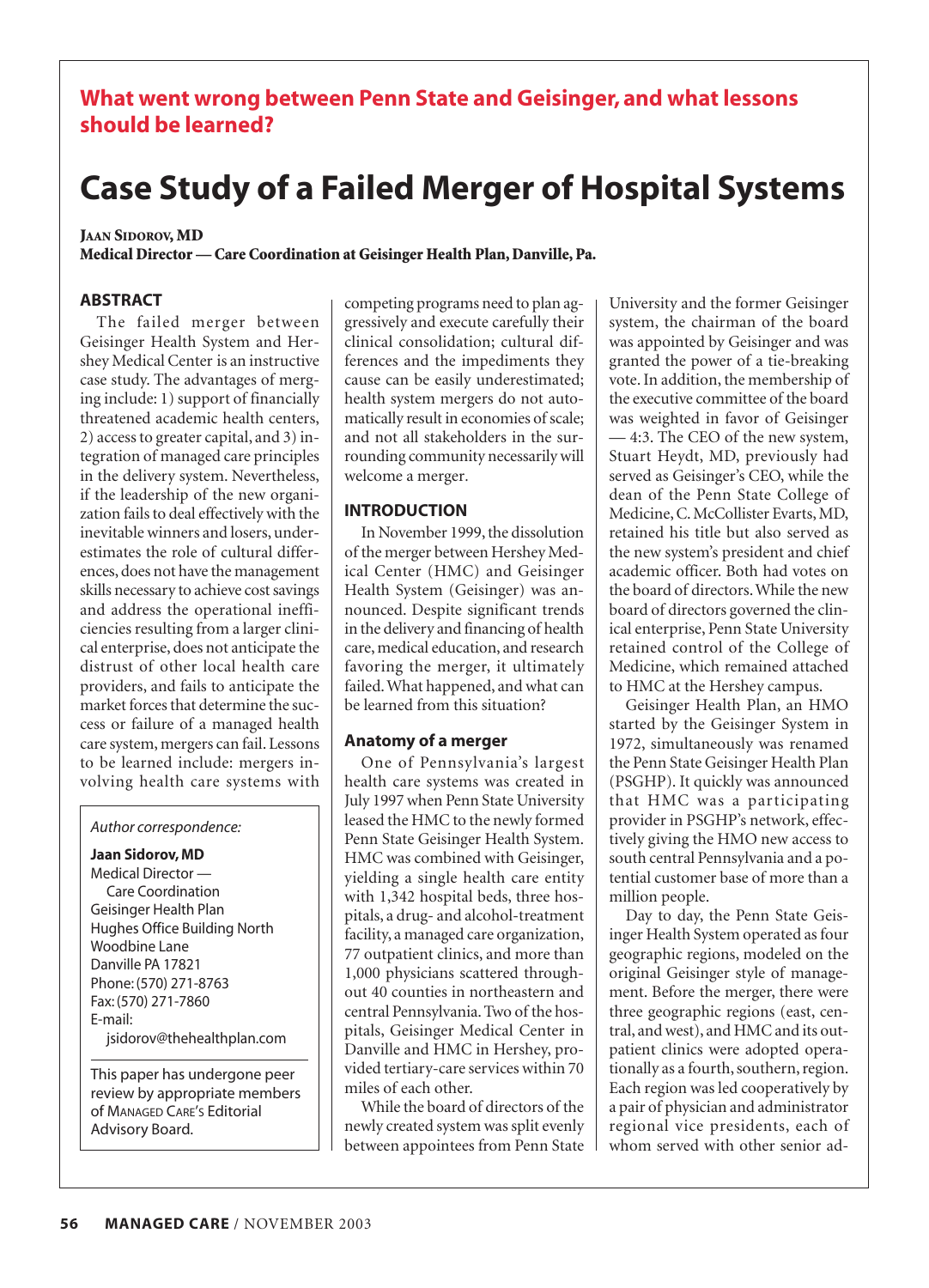ministrators on a clinical practice committee that was chaired by the Penn State Geisinger CEO. The purpose of this committee was to approve new clinical programs, review existing program content, determine clinical priorities, and act as a forum for ongoing review of the clinical enterprise. There was also a system operations committee focusing on legal services, human resources, finance, and facilities management.

# **The right step?**

*Tertiary care and academic health centers were threatened.* At the time of the merger, HMC and Geisinger were both financially healthy, yet leaders of both institutions endorsed predictions that local hospitals and physician groups would aggregate into large health care systems. They surmised that in addition to dominating local markets, larger systems would create economies of scale through the efficient provision of services throughout the care continuum.

Newspapers reported at the time that the new Penn State Geisinger Health System was expected to broaden medical services and expand access to treatment while concurrently reducing costs by \$105 million over the course of three years. Greater leverage in negotiating prices combined with lower costs were intended to ensure that HMC and Geisinger would survive in a marketplace increasingly penetrated by for-profit providers and managed care insurance plans.

According to Heydt, the Penn State Geisinger CEO, the Penn State University leadership also had little confidence that it would be able to lead HMC through an increasingly tumultuous health care market and "wanted to get out of the health care business." Penn State welcomed Geisinger's national reputation for health care management as a solution to HMC's increasing vulnerability.

*Geisinger and Hershey no longer*

*had to compete.* Geisinger officials were quoted in local news reports as stating that the two health care groups would generate significant savings by not competing with each other and by sharing resources.

*HMC and the medical school needed access to greater revenue and more capital.* During the late 1980s, HMC undertook significant construction while also supporting the considerable costs of postgraduate and medical education with revenue from clinical operations. Administrators there surmised that the capital markets would find the broader financial base of the newly merged system better able to support the future servicing of debt. In addition, an academic support formula was created, based on a percentage of revenue in excess of expenses, to tap into the more than a billion dollars in projected revenue and thus guarantee the financial health of the medical school and postgraduate education programs for the foreseeable future.

*Geisinger wanted the luster of an affiliation with an academic health center.* Geisinger had a longstanding if smaller commitment to research and education in the form of its graduate education programs. Geisinger's Weis Center for Research was incorporated into the medical school, and it was expected that the system's medical and postgraduate educational programs would become fully integrated.

*Penn State's health insurance and education costs were considerable.* At the time of the merger, Penn State spent approximately \$75 million per year on health care benefits for its more than 16,000 employees who were not students. Large numbers of Penn State University and HMC employees signed up with PSGHP within a matter of months, and consideration was given to ultimately making PSGHP the exclusive employee-benefit option at both institutions. In addition, given that Penn State traditionally offered tuition dis-

counts to employees and families, the removal of HMC employees from Penn State's books also was expected to benefit the university's bottom line.

*HMC regarded Geisinger Health Plan as an attractive asset.* Though HMC had little reason to welcome any HMO's contracting style and utilization management, Geisinger Health Plan was a not-for-profit revenue center owned by a health system and led by physicians. It was expected that the HMO would grow considerably, and that the expansion of PSGHP into the areas surrounding HMC would not only achieve additional premium revenue for the bottom line, but would also fuel patient referrals to Hershey.

# **Why did the merger fail?**

*Consolidation and cutting costs failed to deal effectively with the inevitable winners and losers.* The process of consolidation generated few problems in nonclinical departments (e.g., finance, marketing, and public relations); it stalled, however, when clinical departments at each of the two tertiary-care hospitals began to tackle leadership, ownership of tertiary or highly profitable clinical services (e.g., bone marrow transplant, invasive cardiology services, tertiarylevel children's hospital care, highrisk obstetrics, and orthopedics), and merging of postgraduate educational programs (i.e., how would residents split their time between two medical centers?).

Whenever a disagreement developed, two camps — based on historical affiliations with either Geisinger or HMC — quickly emerged. The CEO, chief academic officer, and other system leaders then found themselves being lobbied by opposing constituencies. Because completing the merger also preoccupied the system's leaders, unresolved disagreements and ongoing debate enabled duplicative tertiary-care services to linger. Attempts to mediate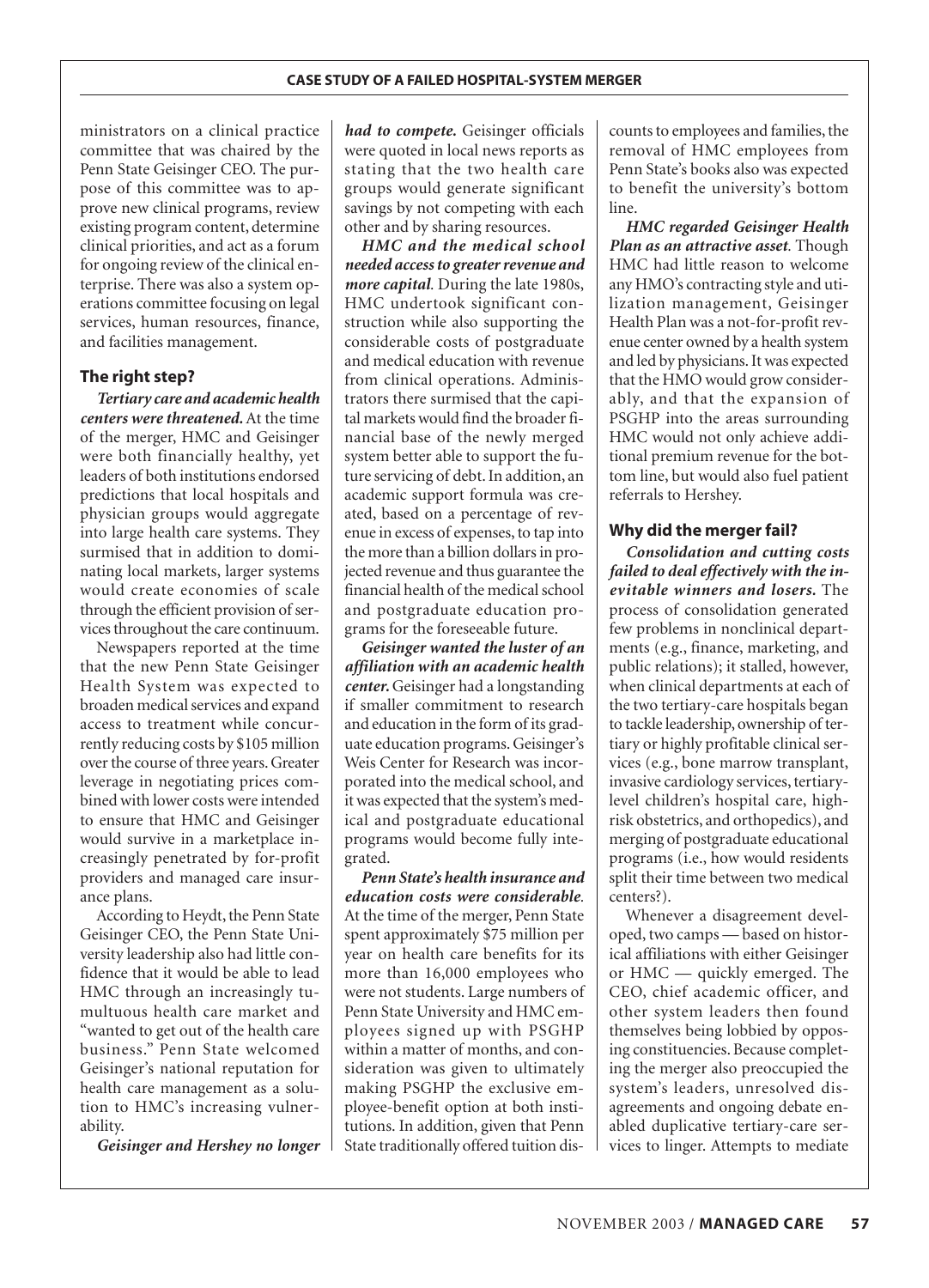clinical program consolidation from the bottom up deteriorated into competitive advocacy. Overall system versus local work-unit conflicts of interest played out in meetings, memos, and appeals to higher levels of authority, including the board of directors and — if there were implications for either the academic mission or the medical school — the president of Penn State University.

Lacking consensus, the two tertiary-care medical centers in Danville and Hershey continued to offer separate and competing services. This dynamic was felt acutely by middle managers, many of whom responded with hardened loyalty to their immediate superiors. Long after the merger failed, there is still no shortage of unflattering anecdotes about delay, gaming, passive resistance, demeaning colleagues, bullying opponents, and failing to address conflicts of interest in a setting that was supposed to be dedicated to healing and service.

*Theoretical cost savings never occurred and did not translate meaningfully into lower rates for health care purchasers or a better bottom line for the system.* It was assumed that economies of scale would occur as a result of the merger. Health care delivery throughout the system's service area remained a highly localized enterprise, however, involving individualized encounters between one practitioner and one patient in the clinic, catheterization lab, operating room, or delivery suite.

As the system promoted a onesize-fits-all approach to disparate settings across its wide service area, operational inefficiencies persisted and fixed costs remained. Due to the often contentious competition for resources among various departments and regions in the two camps noted above, there was minimal incentive to reduce costs. The continuously expanding appetite for revenue and capital to support patient care, education, and research cemented Geisinger's and HMC's reputations

as expensive tertiary-care facilities. Lacking any visible fulfillment of the savings promised at the time of the merger, which was to be accomplished with reduced service charges, the system failed to convince the local marketplace that its high cost structure was good for health care. At the same time, the Pennsylvania attorney general responded to local sentiment that a monopoly in tertiary care in central Pennsylvania combined with an exclusive relationship with a single HMO was unlikely to result in lower prices for consumers, and withheld final approval of the merger.

*The cultures of the two merged systems were extremely different.* While Graham Spanier, the president of Penn State had been quoted in news reports as saying,"The similarity of cultures between Penn State and Geisinger is another strength in the relationship we are proposing," his optimism quickly dissipated. HMC's style of collective governance by cooperating with independent and strong academic departments clashed with Geisinger's style of managing full time, salaried physicians in a multispecialty group practice.

As Geisinger-pedigreed administrators descended on HMC, academic physicians already struggling to secure grant support for research and to find time for teaching were confronted by management expectations that their clinical practices must be profitably self-supporting. Consternation turned to anger when HMC physicians were asked to examine their billing practices, outpatient clinic throughput, operating-room times, support-staffing procedures, market-driven measures of physician compensation, indirect costs, the expense of medical education, and unfunded research activities.

*In south central Pennsylvania, there was a lack of communityprovider support. There was also practitioner distrust, particularly with respect to Geisinger and Geisinger's HMO*. Physicians in

northeastern and central Pennsylvania who were not associated with PSGHP suddenly were confronted with the presence of a large and powerful system that was intended to leverage services and contracts favorable to its own interests. These physicians viewed this as an alarming expansion of both Geisinger and HMC into new areas of the state, with serious implications for local independent practices and hospitals. They quickly assumed that the real purpose of the merger was to secure profits and restrict choice, and resisted any expectation to refer patients to PSGHP or to participate in its HMO.

Previously existing fragile relationships between HMC and some local community hospitals — which included the joint purchasing of supplies — were dissolved quickly, and other hospitals' animosity toward HMC and Geisinger increased. The distrust also resonated among the nonphysician employees of HMC, complicating the contentious negotiations between the union representing the nurses (who had watched their tuition benefit evaporate) and the newly constituted administration of the HMC in the fall of 1997.

*PSGHP could not deliver*: Already suspicious of HMC's hunger for high-margin procedures and high occupancy rates, hospitals in surrounding locales such as York, Lancaster, Harrisburg, and Lebanon viewed PSGHP as an HMO with one purpose: to funnel patients away from them and to Hershey. Accordingly, they saw little advantage to participating in PSGHP's network and either delayed negotiating for as long as possible or offered unacceptable contracting terms. Despite the predictions about the statewide aggregation of health care entities, area community hospitals remained fiercely independent and continued to enjoy local physician and patient loyalty. Since PSGHP failed to develop an adequate area-delivery network, most employer-purchasers of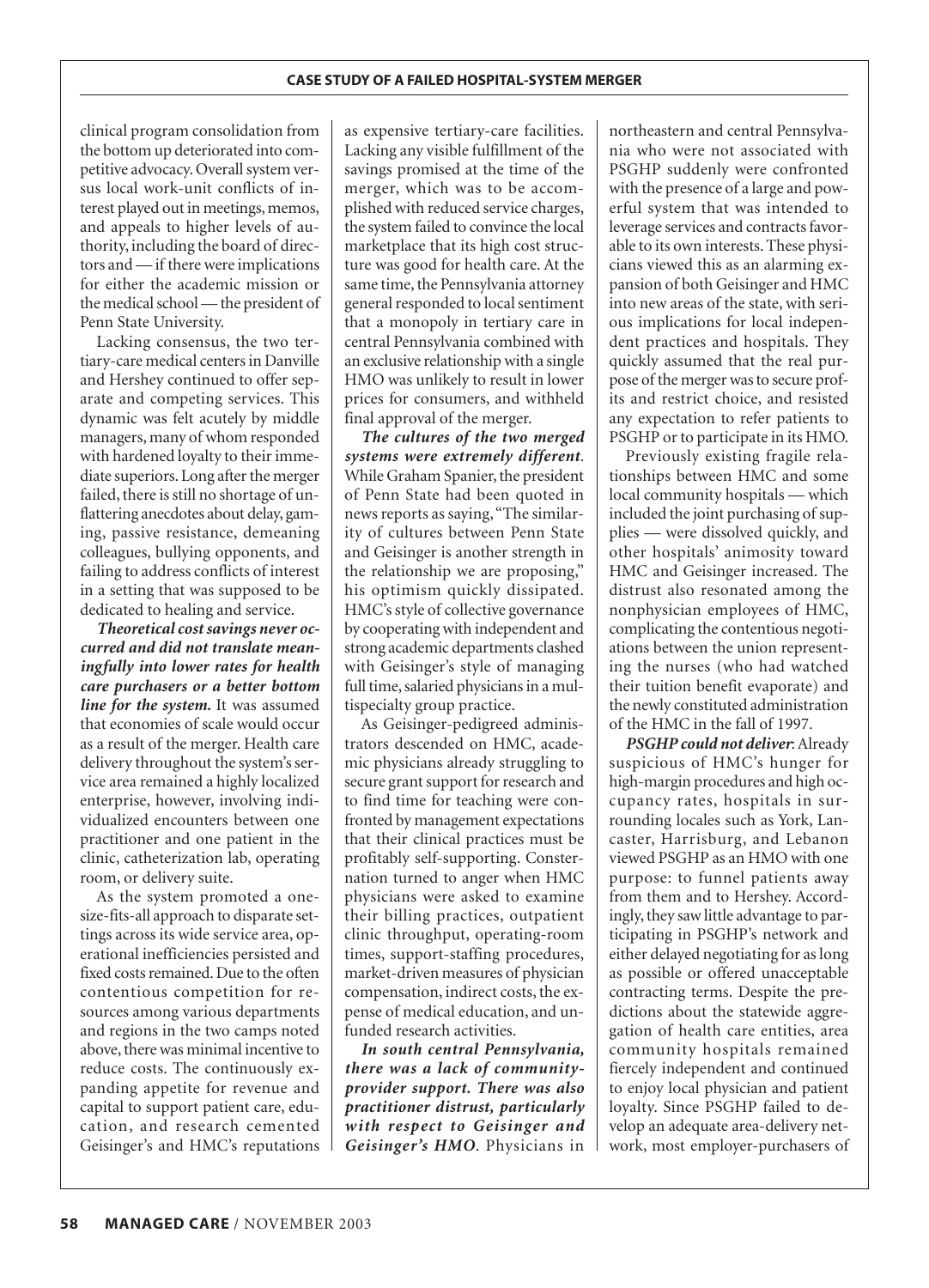health insurance in the areas surrounding HMC effectively sided with their area's community hospitals and refused to offer PSGHP to their employees.Accordingly, projected HMO membership, premium revenues, and patient referrals fell far short of expectations.

#### **The final straw**

By the fall of 1999, Penn State Geisinger Health System chairs had been appointed for each of the major clinical disciplines, but clinical departments at HMC continued to have significant autonomy. One southern regional vice president was quoted as having said that he viewed his role as being akin to running a "health care mall" for independent merchants, while each original Geisinger region was tightly administered by the regional vice presidents.

At the same time, academic chairs were appointed to oversee the various teaching and research programs. As a result, none of the senior leaders in place prior to the merger experienced any decrease in their level of responsibility, while at the same time additional layers of administration were added. Given the complex chain of command and the daunting challenge of managing a large health care system, attempts by clinical leaders to promote integration or consolidation of programs and reduce costs languished. Frustration mounted, and disaffection with the merger began to be shared at the highest levels. Moreover, the board of directors became polarized.

Below the senior level of management, the Penn State Geisinger Health System functionally comprised two affiliated yet distinct groups, identified as either Geisinger or HMC. Physicians from either side were familiar with each other but failed to systematically study or embrace each other's practice efficiencies, management styles, or patientcare patterns. Except for a different sign outside, individual providers and

support personnel in the clinics and hospitals saw no change in day-today operations, and business continued as usual. At the same time, projected revenue from clinical operations and cost efficiencies failed to materialize, and increasingly negative actual-vs.-projected budget gaps began to develop in all four regions.

In the year following the merger, each region failed to achieve targeted budget projections, and the deficit reached \$30 million. As a result, during the second year of the merger, clinical program consolidation and cost management received heightened urgency, and acrimony increased.

The attempt to consolidate the Geisinger and Hershey microbiology laboratories was the final straw. Vans already were transporting laboratory specimens throughout each of the four regions from the outpatient clinics to each of the hospitals, and consolidating the two laboratories would have meant having the vans drive in one direction with no impact on clinical quality. Given that having one microbiology laboratory would have reduced overhead as well as the number of employees, a significant savings opportunity existed for the cost-pertest in an important revenue center.

Because administrative leaders at both medical centers did not value microbiology to the same degree as highly visible tertiary-care services such as open-heart surgery, the business plan for microbiology consolidation slowly advanced intact through the multiple layers of administration. Additionally, because Geisinger Medical Center appeared to have the most attractive cost structure, a major academic health center with an on-site medical school was about to go without an on-site microbiology laboratory.

When stakeholder physicians in microbiology at HMC learned of the plan, they publicly expressed grave reservations about the consolidation. The stakeholders included members

of the pathology department as well as the infectious disease section of the department of medicine. The argument quickly turned away from the already-settled issues of savings, layoffs, or overhead, and focused on the educational implications for the Hershey Pathology Residency and Infectious Disease Fellowship Programs, as well as the teaching of medical students. Offers to develop information technology solutions, distance learning, or even transport or living arrangements for on-site training at Geisinger Medical Center failed to take root, and rumors began to circulate that the residents and fellows were going to refuse to travel to the Geisinger campus.

The chief academic officer (who still served as dean of the medical school) wavered in his support of the consolidation plan, and the stakeholder physicians appealed to the president of Penn State University. When the president of Penn State and the Penn State Geisinger CEO failed to agree on the plan for consolidation of microbiology, consensus to undo the merger gained momentum. Dissolution of Penn State Geisinger was announced in November 1999.

#### **Lessons to be learned**

*Superior leadership and management are necessary for mergers involving health systems with previously competing and tertiary-care programs.* Other writers on the topic of mergers have observed that if the merger is based on cutting costs, the failure to quickly and effectively identify the winners and losers in program consolidation will give champions for duplicative programs time to promote business as usual. Moreover, the longer the delay, the harder and more dysfunctional the process becomes (Blecher 1998, Weil 2000).

Executing a successful merger involving previously separate and competing health care entities necessitates not only strong leadership, but also committed and nimble manage